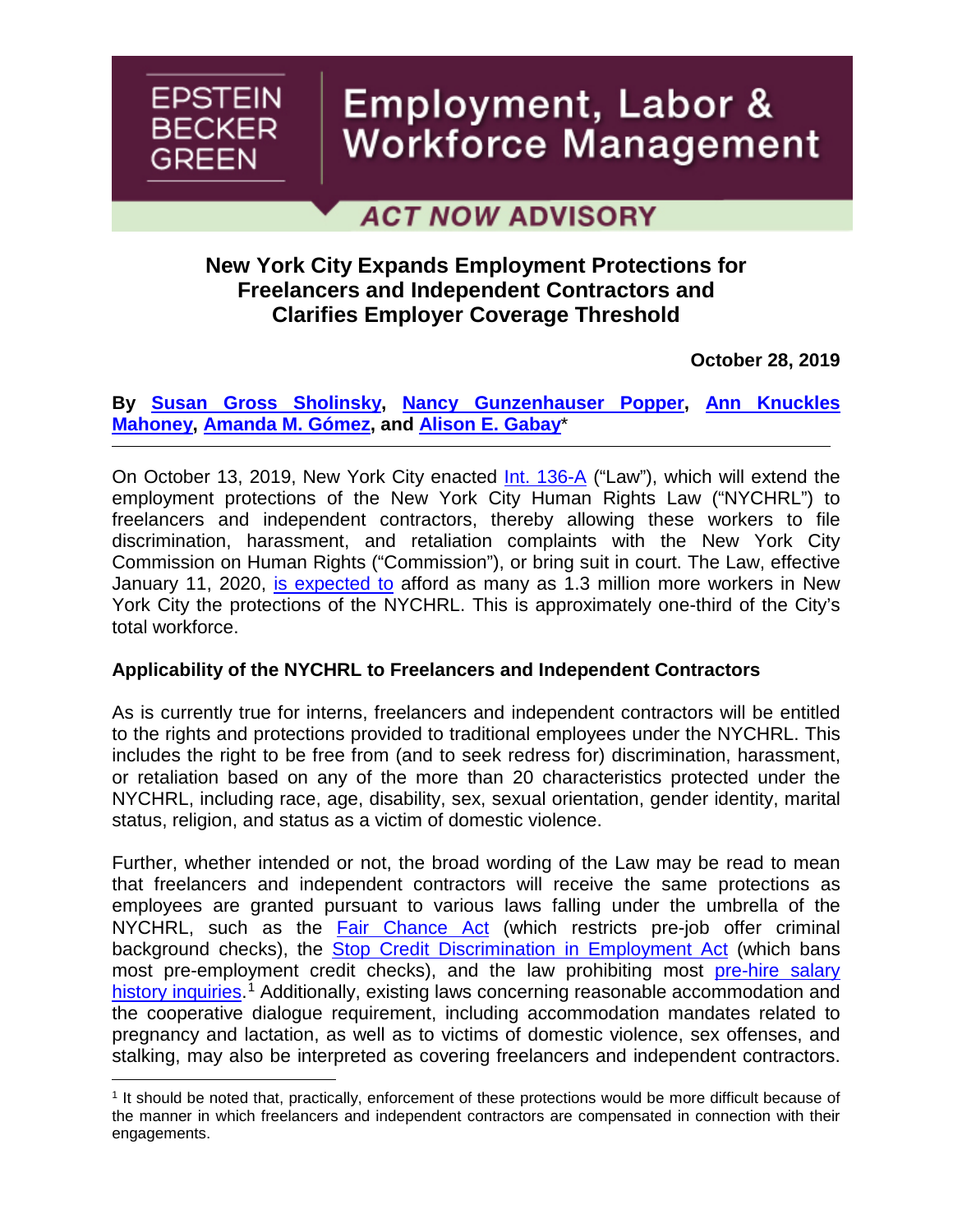Another area of concern raised by the new Law is its potential impact on sexual harassment prevention training. Currently, the Commission's quidance states that "it is strongly advised that if independent contractors are working on-site at an employer's workplace, are interacting with the employer's staff, and are anticipated to work more than 80 hours in a calendar year AND for at least 90 days, they should be trained." In response to our inquiry, the Commission has informed us that this guidance currently remains in effect, and that, at this time, the expansion of protections under the NYCHRL does not require training for independent contractors. However, the Commission intends to issue guidance documents and FAQs in connection with the Law, and may change the interpretation of how the Law applies with respect to training or other NYCHRL provisions.

#### **Clarification on Calculating the Four-Employee Threshold under the NYCHRL**

Except as noted below, the NYCHRL applies to employers with four or more employees. In addition to expanding protections under the NYCHRL, the Law also clarifies how employers should calculate the NYCHRL's four-employee threshold requirement. Under the Law, employers must count the following individuals when determining if they meet the four-employee threshold: (i) individuals working as freelancers and independent contractors (as well as interns), *and* (ii) the employer's parent, spouse, domestic partner, or child, if employed by the employer (though these relatives are not afforded the NYCHRL's protections). The Law further clarifies that the NYCHRL applies to any employer that employs four or more employees at any time during the period "beginning twelve months before the start of an unlawful discriminatory practice and continuing through the end of such unlawful discriminatory practice…." In other words, a 12-month look-back period will be applied.

As a reminder, the four-employee threshold mandate does not apply to sexual harassment claims, as the NYCHRL's prohibition on sexual harassment covers *all* New York City employers. Relatedly, employers should keep in mind that, with respect to the 15-employee threshold triggering the sexual harassment prevention training mandate, the Commission's current sexual harassment training [FAQs](https://www1.nyc.gov/site/cchr/law/sexual-harassment-training-faqs.page) instruct that freelancers and independent contractors *do* count in determining whether that threshold is met.

### **What New York City Employers Should Do Now**

The Commission is expected to release additional guidance once the Law goes into effect on January 11, 2020. We will continue to provide updates on any further guidance as it becomes available.

In the meantime, employers with employees in New York City should take the following steps:

- If you are a small employer, determine whether you meet the NYCHRL's fouremployee threshold pursuant to the criteria set forth in the new Law.
- Ensure that the Commission's guidance is being followed with respect to properly calculating the 15-employee threshold for triggering the sexual harassment